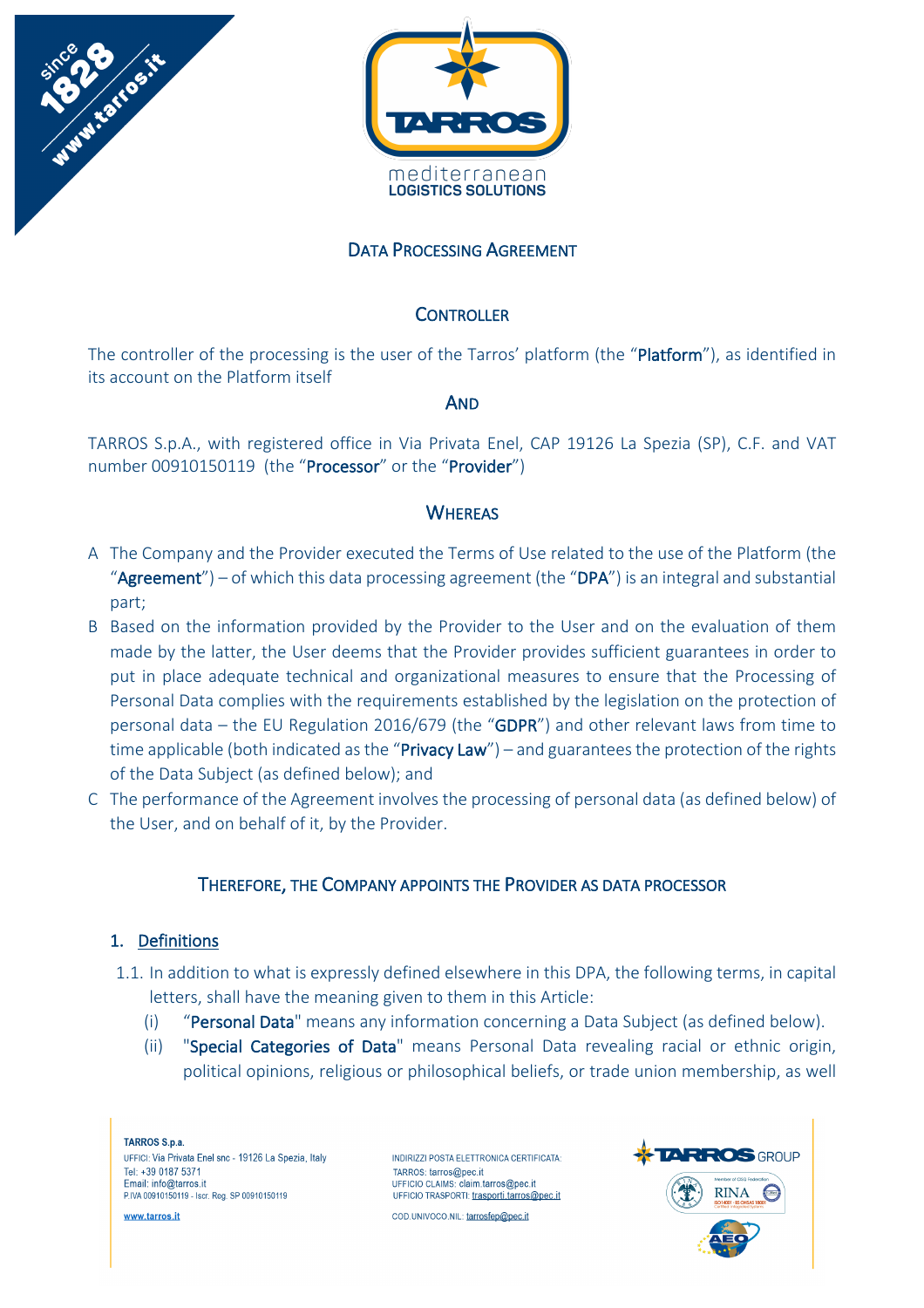



as genetic data, biometric data that uniquely identify a natural person, data concerning the health or sexual life or sexual orientation of the Data Subject (as defined below).

- (iii) "Privacy Authority" means the Italian Data Protection Authority.
- (iv) "Data Subject" means the identified or identifiable natural persons to whom the Personal Data refer (an identifiable person is considered to be a natural person who can be identified, directly or indirectly, with particular reference to an identifier such as a name, an identification number, location data, an online identifier or one or more characteristic elements of his/her physical, physiological, genetic, psychic, economic, cultural or social identity);
- (v) "Processing" means any operation or set of operations which is performed on personal data or on sets of personal data, whether or not by automated means, such as collection, recording, organization, structuring, storage, adaptation or alteration, retrieval, consultation, use, disclosure by transmission, dissemination or otherwise making available, alignment or combination, restriction, erasure or destruction;
- (vi) "Sub-processor" means a legal person, sole proprietorship or freelance professional appointed by the Data Processor to perform on behalf of the Data Controller the Processing activities; and
- (vii) "Data Breach" means a breach of security that accidentally or illegally involves the destruction, loss, modification, unauthorized disclosure or access to Personal Data transmitted, stored or otherwise processed.
- 1.2. In the DPA the terms used in the singular are also understood to refer to the plural and vice versa.

# 2. Object of the DPA

2.1. The Provider undertakes to act as a processor of Personal Data for the purposes set out in Article 9 below, in accordance with the Privacy Law, and with the terms and instructions set out in this DPA, or provided by the Controller from time to time.

# 3. Categories of Personal Data processed

- 3.1. for the execution of the Agreement and for the purposes of the DPA, the Processor shall process the following categories of Personal Data:
	- (i) identification data such as name and surname;
	- (ii) contact data such as telephone, fax, e-mail and addresses.

**TARROS S.p.a.** UFFICI: Via Privata Enel snc - 19126 La Spezia, Italy Tel: +39 0187 5371 Email: info@tarros.it P.IVA 00910150119 - Iscr. Reg. SP 00910150119

www.tarros.it

INDIRIZZI POSTA ELETTRONICA CERTIFICATA: TARROS: tarros@pec.it UFFICIO CLAIMS: claim.tarros@pec.it UFFICIO TRASPORTI: trasporti.tarros@pec.it COD.UNIVOCO.NIL: tarrosfep@pec.it

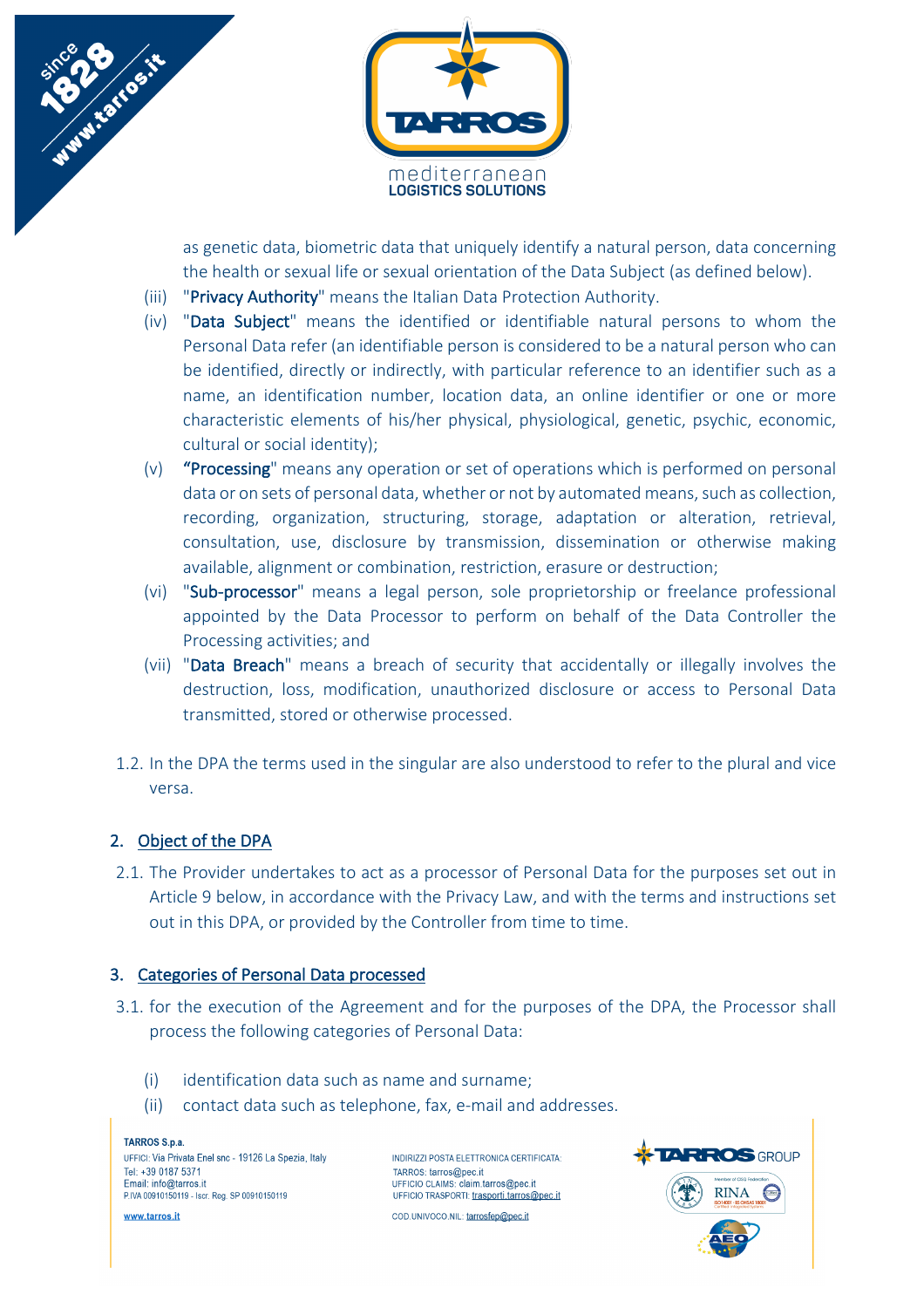

- 3.2. The Processor shall, from time to time, verify that the categories of Personal Data above mentioned in paragraph 3.1. are accurate, complete, and not exceeding the purposes set out in Article 9 below, notifying the Data Controller in writing of any need to modify, update, correct or delete the Personal Data processed.
- 3.3. Notwithstanding paragraph 11 below, upon written request of the Data Controller, the Processor undertakes in the shortest possible time and in any case not exceeding 15 (fifteen) days, to update, modify, correct or delete the Personal Data processed.

# 4. Data Subjects

- 4.1. The Personal Data processed by the Processor is related to the following categories of Data Subjects:
	- (i) User contact persons (*i.e.* the physical person User's clients have to refer to in order to perform their underlying agreements);
	- (ii) User's clients contact persons (*i.e.* the physical person indicated by User's clients as people to refer to in order to perform their underlying agreements);
	- (iii) Shippers, Consignees, Notify parties contact details.

### 5. Processor's obligations

- 5.1. The Processor shall fulfill all the obligations set forth by the Agreement and this DAP, and, specifically, it shall:
	- (i) follow the instructions of the Data Controller based on the functionality of the Platform and carry out only the processing activities on Personal Data agreed with the Data Controller and indicated by the latter, and strictly necessary to execute the Agreement and the DAP;
	- (ii) comply with the instructions given by the Data Controller related to safety regulations and with the Privacy Law, following the measures adopted by the Data Controller.
	- (iii) request the Data Controller authorization if, in order to execute the Agreement, the Processor needs to carry out Processing activities on Personal Data other than those strictly related to the object of the Agreement;

**TARROS S.p.a.** UFFICI: Via Privata Enel snc - 19126 La Spezia, Italy Tel: +39 0187 5371 Email: info@tarros.it P.IVA 00910150119 - Iscr. Reg. SP 00910150119

www.tarros.it

INDIRIZZI POSTA FI FTTRONICA CERTIFICATA: TARROS: tarros@pec.it UFFICIO CLAIMS: claim.tarros@pec.it UFFICIO TRASPORTI: trasporti.tarros@pec.it



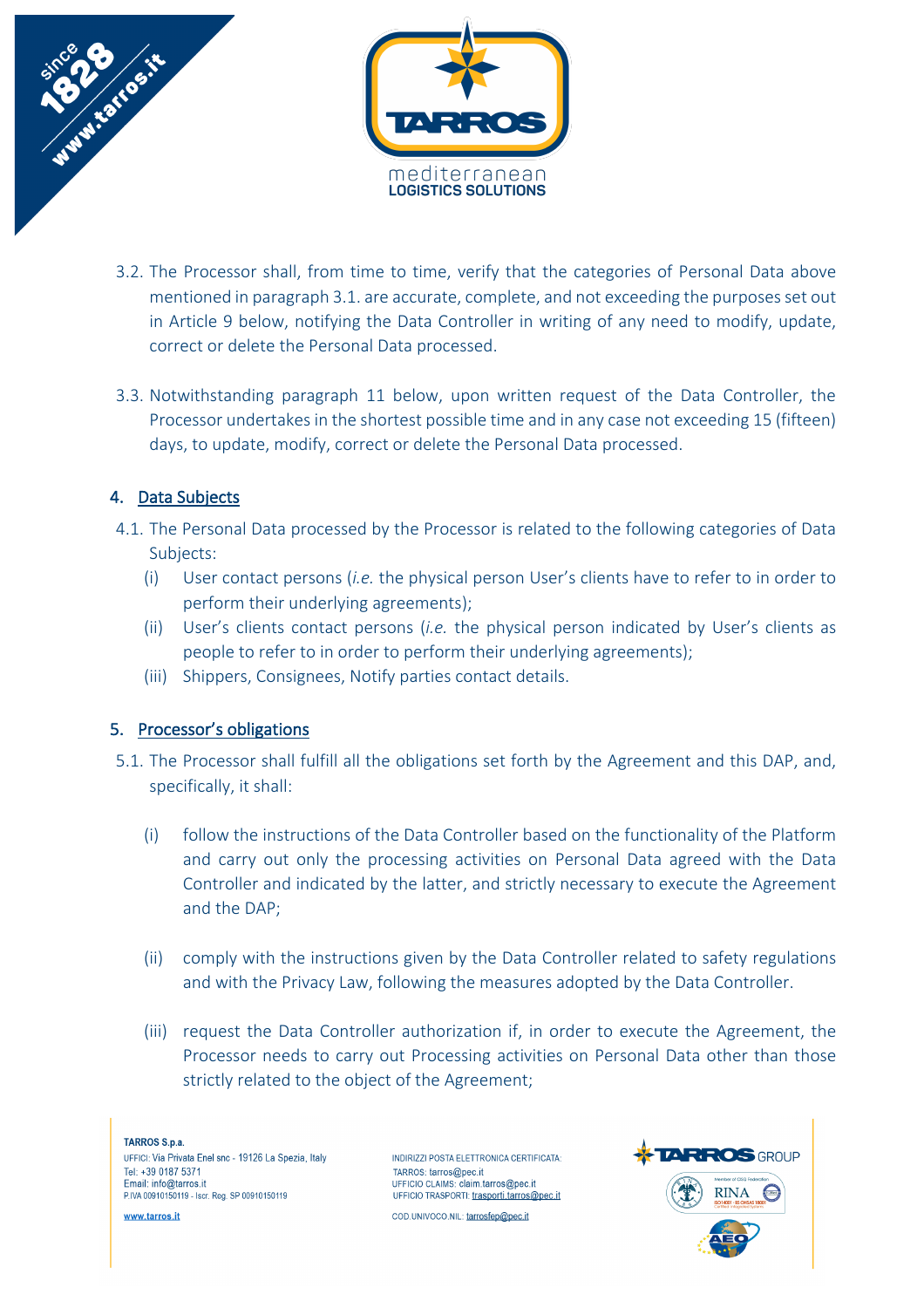

- (iv) taking into account the nature, object, context, purpose of the Processing, as well as the possible risk for the rights and freedoms of the Data Subject, adopt the appropriate technical and organizational measures to ensure a level of security adequate to the risk and, in any case, the integrity, accuracy of the Personal Data processed and the lawfulness of the Processing;
- (v) Grant to the Data Controller the possibility of complying with requests to exercise the rights of the Data Subject, including, by way of example, the right of access to their Personal Data, the right to rectification, the right to erasure (or right to be forgotten), the right to restriction of processing, the right to data portability, the right to object, the right not to be subject to decisions based on an automated decision-making process. In particular, the Processor will be required to take the necessary technical and organizational measures to allow the timely transmission to the Controller of the aforementioned requests;
- (vi) Ensure that the personnel who will carry out the processing activities are adequately trained in the protection of personal data and bound by confidentiality obligations with regard to the processing of Personal Data of the Controller;
- (vii) on the basis of the information at its disposal and following receipt of a written request by the Data Controller, assist the latter in fulfilling its obligations under the Privacy Law, with particular reference to the implementation of technical and organizational measures, the performance of the necessary activities following a Data Breach, and the performance of a data protection impact assessment;
- (viii) make available to the Data Controller all the information required in order to demonstrate the compliance with its obligations pursuant to the Privacy Law;
- (ix) assist the Data Controller in carrying out the audit activities, including any inspections carried out by the Data Controller and/or another subject appointed by the Data Controller.

### 6. Records of processing activities

6.1. The Processor shall keep a record of the processing activities carried out on behalf of the Controller, pursuant to Article 30, par. 2 of the GDPR (the "Record").

**TARROS S.p.a.** UEFICI: Via Privata Enel snc - 19126 La Snezia Italy Tel: +30 0187 5371 Email: info@tarros.it P.IVA 00910150119 - Iscr. Reg. SP 00910150119

www.tarros.it

INDIRIZZI POSTA ELETTRONICA CERTIFICATA: TARROS: tarros@pec.it UFFICIO CLAIMS: claim.tarros@pec.it UFFICIO TRASPORTI: trasporti.tarros@pec.it COD.UNIVOCO.NIL: tarrosfep@pec.it

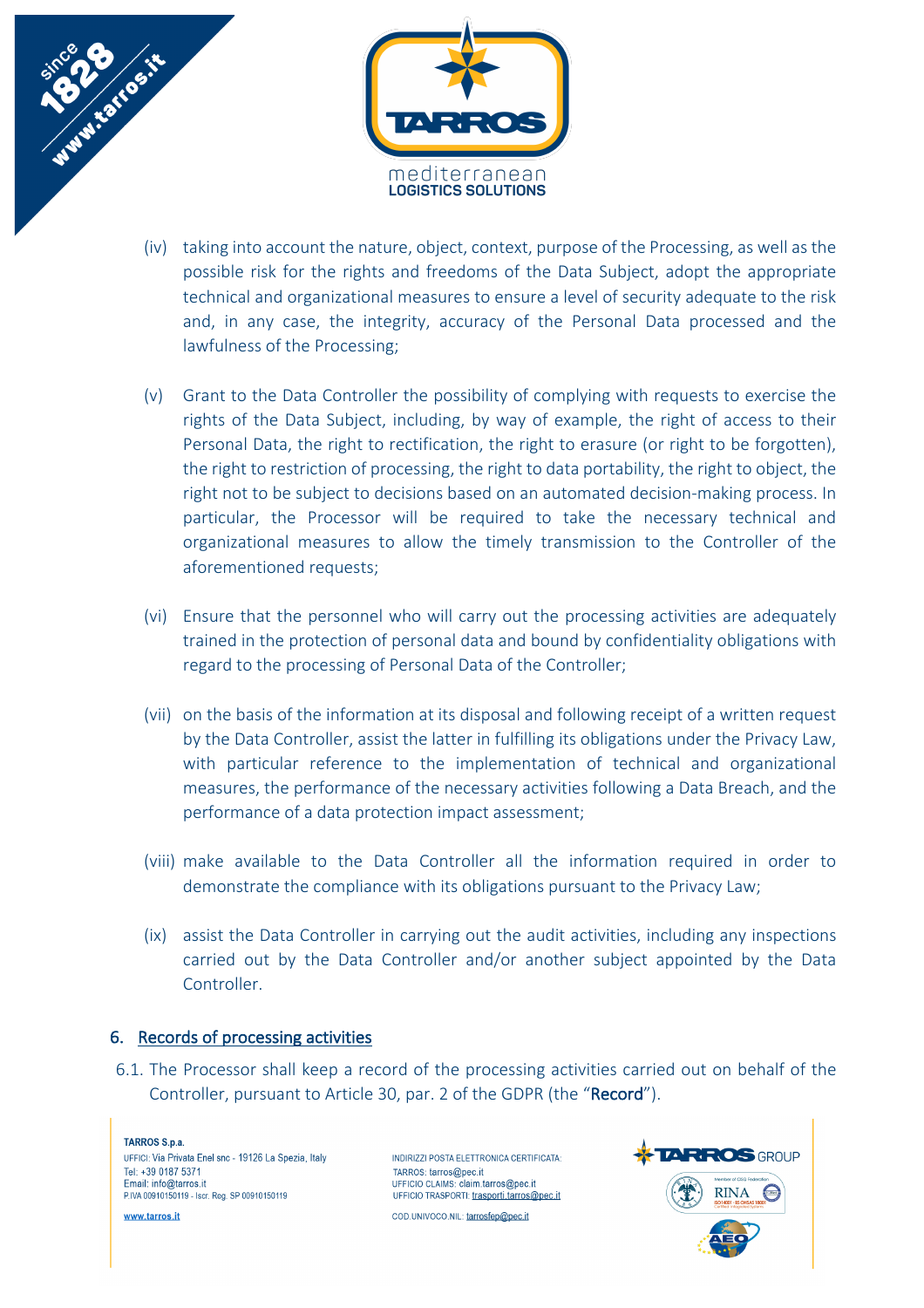

- 6.2. The Processor shall keep the Record separate from any other records of its activities or, alternatively, shall keep the Processing activities carried out on behalf of the Controller separate from any other processing activities carried out for different controllers or as an autonomous controller.
- 6.3. Upon request of the Controller or of the Privacy Authority, the Processor will immediately provide a copy of the Record of the processing activities carried out on behalf of the Controller.

### 7. Transfer of Personal Data outside the European Union

- 7.1. The Processor shall carry out the Processing activities using, if possible, servers and facilities located in the European Union, avoiding any transfer of Personal Data outside the European Union.
- 7.2. Notwithstanding the above, the transfer of Personal Data outside the European Union of the Personal Data processed on behalf of the Controller is allowed in presence of an adequacy decision of the European Commission, adopting the appropriate safeguards pursuant to Article 46 of the GDPR or if a derogation set out by Article 49 of the GDPR applies.

#### 8. Appointing of Sub-processor

- 8.1. The Processor shall be free to appoint any other Sub-processor without the written authorization of the Controller, provided that, in any case, appoint Sub-processors that, for experience, capacity and reliability, provide sufficient guarantees to implement adequate technical and organizational security measures, so that the Processing meets the requirements of Privacy Law and guarantees the protection of the rights of the Data Subjects pursuant to this DPA as well. The Processor shall promptly inform the Controller of such appointments, allowing the controller to oppose to them pursuant to Article 28, Section 2 of the GDPR.
- 8.2. The Sub-processors shall be bound, by a specific agreement executed with the Processor, to comply with obligations equivalent to those set forth in this DPA.

**TARROS S.p.a.** UFFICI: Via Privata Enel snc - 19126 La Spezia, Italy Tel: +30 0187 5371 Email: info@tarros.it P.IVA 00910150119 - Iscr. Reg. SP 00910150119

www.tarros.it

INDIRIZZI POSTA ELETTRONICA CERTIFICATA: TARROS: tarros@pec.it UFFICIO CLAIMS: claim.tarros@pec.it UFFICIO TRASPORTI: trasporti.tarros@pec.it

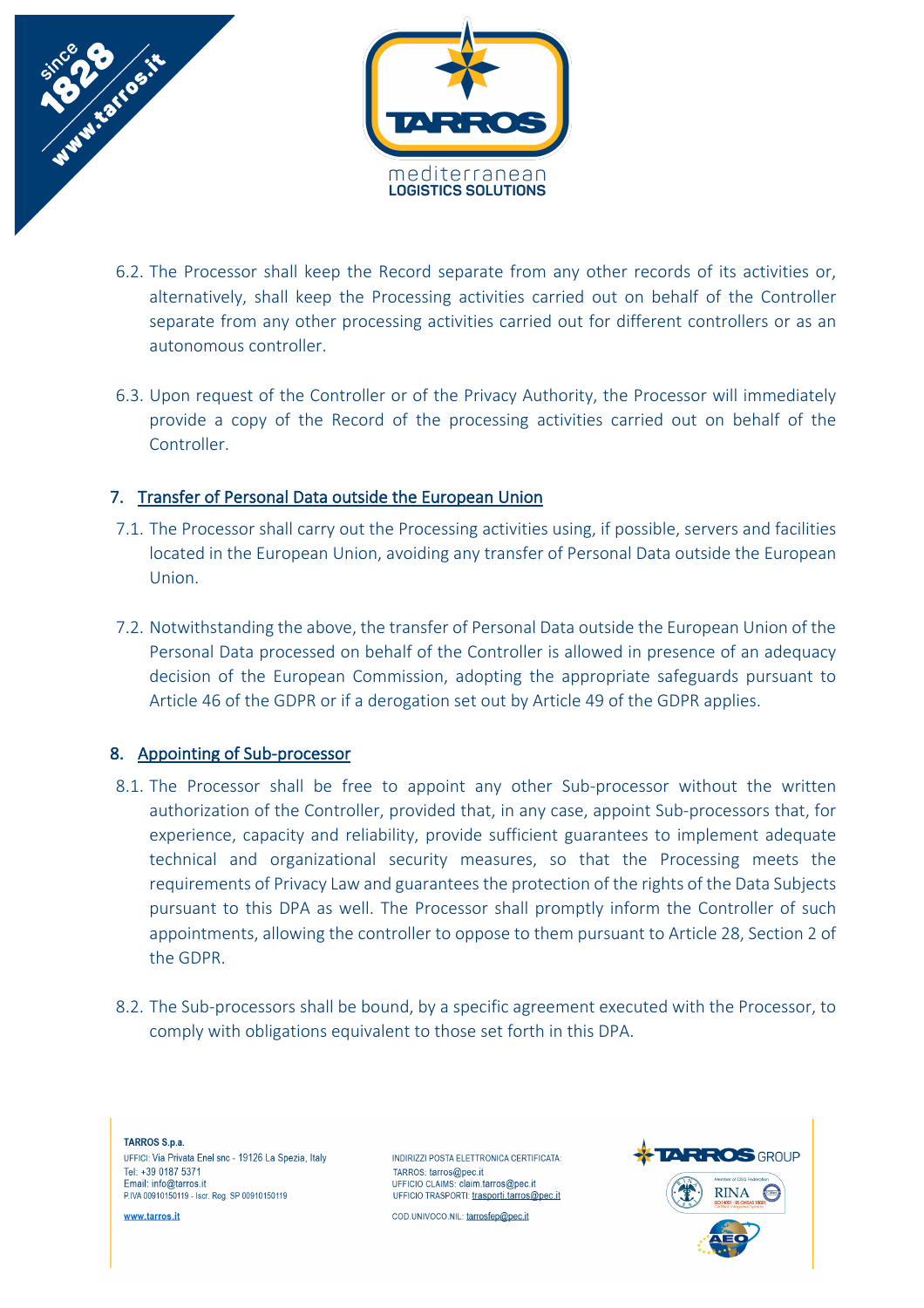

8.3. In case of a breach of the Sub-processor obligation related to the Processing of Personal Data, the Processor shall remain fully liable toward the Controller for the fulfilment of the Subprocessor's obligations.

### 9. Purpose of the Poressorr Processing activities

- 9.1. The processor, within the limits set forth in the Agreement and in this DPA, shall process the Personal Data for the following purposes:
	- (i) Storing the documentation uploaded by the User in the Platform, and process it according to its functionality;
	- (ii) Provide the documents uploaded by the User to the assignees indicated by the latter so to perform the agreements executed by and with the Users.

### 10. Termination

- 10.1.The execution of the DPA starts from its subscription and it lasts for the term of the Agreement (as defined thereto), except in case of withdrawal of the Controller, pursuant to Article 11 below;
- 10.2.At the termination, for any reason, of the Agreement, the DPA will automatically terminate as well.
- 10.3.At the termination of the Agreement, or in case of withdrawal of the Controller pursuant to Article 11 below, the Processor (and the Sub-Processor, if any) shall cease the Processing of Personal Data and shall give back to the Controller any materials - of any kind and nature and in any format – containing the Personal Data processed, and all the contracts executed with the Data Subject on behalf of the Controller.
- 10.4.The Processor shall delete the Personal Data processed on behalf of the Controller from any device they were stored in, and shall delete any copies – in digital and in paper form – except those Personal Data which storage is compulsory pursuant to the law.

### 11. Rights and obligations of the Controller

11.1.The Controller shall periodically evaluate the organizational, technical and security measures adopted by the Processor in the Processing of Personal Data, in order to verify that the Processor acts in compliance with the obligations set forth in this DPA and with the Privacy

**TARROS S.p.a.** UEFICI: Via Privata Enel snc - 19126 La Snezia Italy Tel: +30 0187 5371 Email: info@tarros.it P.IVA 00910150119 - Iscr. Reg. SP 00910150119

www.tarros.it

INDIRIZZI POSTA ELETTRONICA CERTIFICATA: TARROS: tarros@pec.it UFFICIO CLAIMS: claim.tarros@pec.it UFFICIO TRASPORTI: trasporti.tarros@pec.it

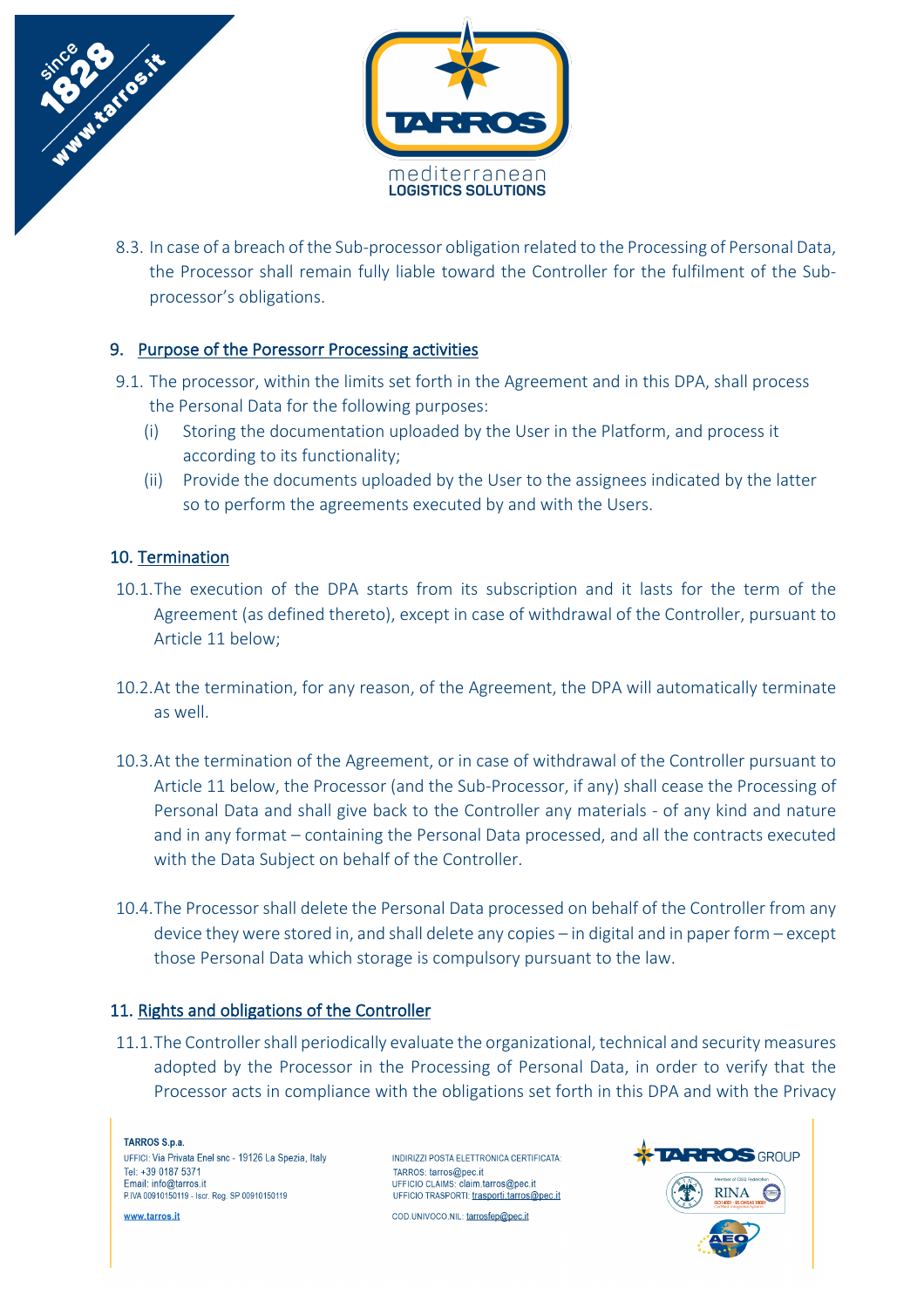

Law. In this regard, the Controller may access the offices, computers, information systems and other information systems/archives of the Processor directly or through its appointees, with 5 working days' notice.

11.2.Whether the Controller, following the inspection activities carried out pursuant to Article 11.1 above, deems that the sufficient guarantees mentioned in the whereas B of this DPA have failed and/or find a violation of the obligations set forth in this DPA may immediately terminate this DPA.

#### 12. Fees

12.1.The fees already agreed for the execution of the Agreement includes the Processing activities of the Processor pursuant to this DPA. Therefore, the Processor shall have nothing to claim about.

#### 13. Data Breach

- 13.1.In case of a Data Breach related to the Personal Data processed on behalf of the Controller, even in consequence of the Sub-processor activities, the Processor shall:
	- (i) Inform the Controller without delay in any case not later than 48 hours from the discover of the Data Breach providing all the necessary information in order to comply with the obligations related to the Data Breach set forth by the Privacy Law; and
	- (ii) Adopt a record where shall be registered the nature of the Data Breach, the Data Subjects involved, the possible consequences, as well as the security measures implemented, also in agreement with the Data Controller, in order to limit the negative effects of the Data Breach and restore the previous situation.

### 14. Liability

- 14.1.The Processor is liable towards the Controller even for the Processing activities of its Subprocessors – for any delay and/or incorrect and/or inaccurate fulfilment of the obligations set forth by this DPA.
- 14.2.The Processor is also liable towards the Controller for the violation of the Privacy Law that may occur for its own activities or for its Sub-processors activities and as a consequence of

**TARROS S.p.a.** UFFICI: Via Privata Enel snc - 19126 La Spezia, Italy Tel: +30 0187 5371 Email: info@tarros.it P.IVA 00910150119 - Iscr. Reg. SP 00910150119

www.tarros.it

INDIRIZZI POSTA ELETTRONICA CERTIFICATA: TARROS: tarros@pec.it UFFICIO CLAIMS: claim.tarros@pec.it UFFICIO TRASPORTI: trasporti.tarros@pec.it